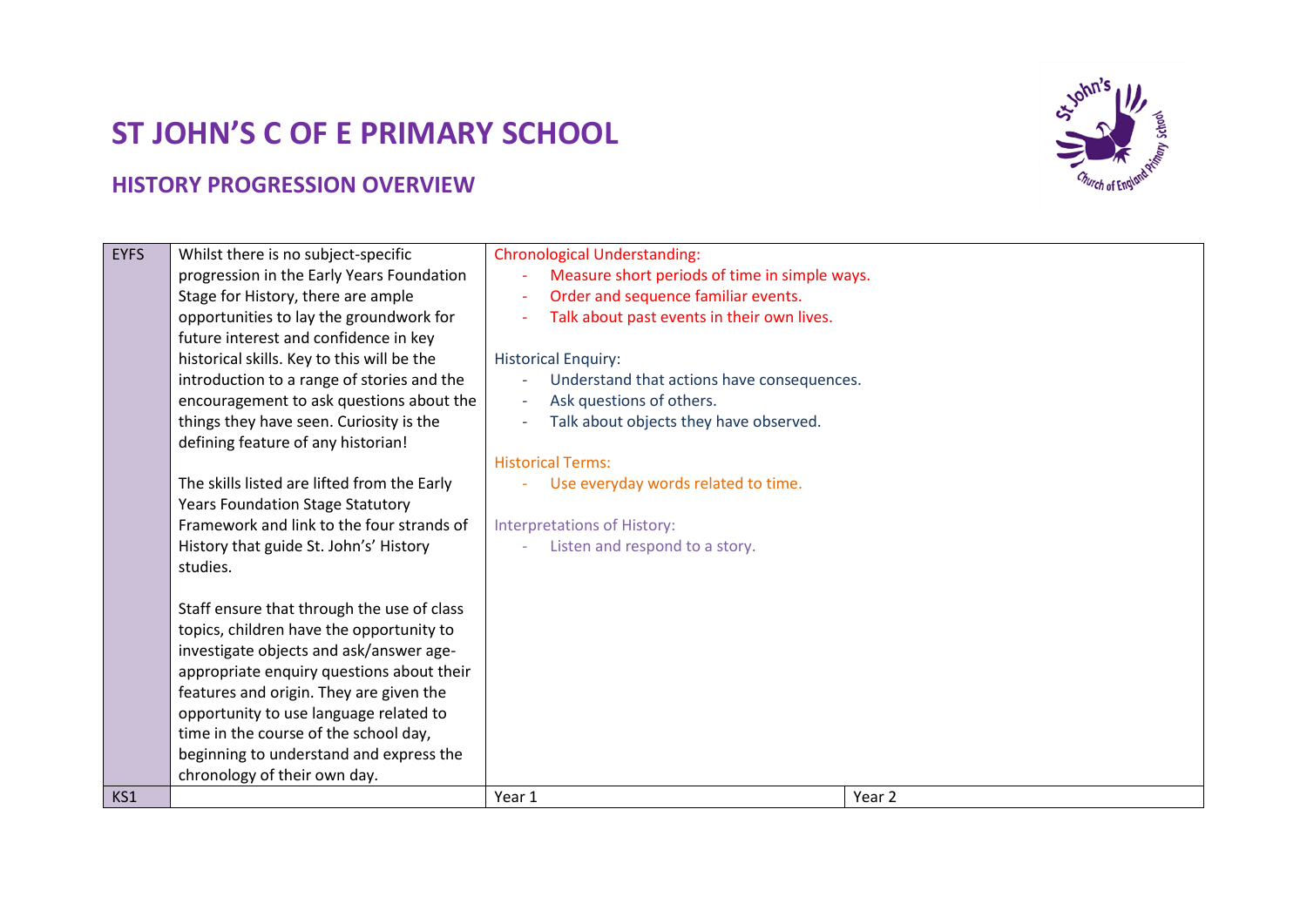| Chronological Understanding:                                                                                                                                                                                                                                   | "What makes our Cathedral so special?" - Local<br>history unit.                                                                                                                                                     | "What really happened in the Great Fire of<br>London?" - Significant national event unit                                                                                                                                                     |  |  |
|----------------------------------------------------------------------------------------------------------------------------------------------------------------------------------------------------------------------------------------------------------------|---------------------------------------------------------------------------------------------------------------------------------------------------------------------------------------------------------------------|----------------------------------------------------------------------------------------------------------------------------------------------------------------------------------------------------------------------------------------------|--|--|
| Develop an awareness of the past<br>Use common words and phrases<br>relating to the passing of time<br>Know where all people/events<br>studied fit into a chronological<br>framework<br>Identify similarities/differences<br>$\overline{a}$<br>between periods | "How has shopping changed since my great-<br>grandparents' time?" - Changes in living history<br>unit.<br><b>Chronological Understanding:</b><br>Use everyday words and phrases relating<br>to the passing of time. | "What makes a great pioneer?" - Comparing<br>significant individuals unit.<br><b>Chronological Understanding:</b><br>Develop an awareness of the past.<br>$\blacksquare$<br>Use common words and phrases relating<br>to the passing of time. |  |  |
| <b>Historical Enquiry:</b><br>Ask and answer questions<br>Understand some ways we find<br>out about the past<br>Choose and use parts of stories<br>$\overline{\phantom{a}}$                                                                                    | Identify old and new from pictures.<br>Recognise a past and present in my own<br>life.<br>Identify differences between past and<br>present.                                                                         | Sequence key events of a person or<br>period studied.<br>Identify similarities/differences between<br>periods.<br>Identify old and new from artefacts                                                                                        |  |  |
| and other sources to show<br>understanding                                                                                                                                                                                                                     | <b>Historical Enquiry:</b><br>Ask questions about objects.                                                                                                                                                          | <b>Historical Enquiry:</b><br>Ask and answer questions using sources<br>$\overline{\phantom{a}}$                                                                                                                                             |  |  |
| <b>Historical Terms:</b>                                                                                                                                                                                                                                       | Know that we can find out about the<br>past in different ways.                                                                                                                                                      | Understand some of the ways we find<br>out about the past                                                                                                                                                                                    |  |  |
| Use a wide vocabulary of everyday<br>historical terms                                                                                                                                                                                                          | Know that stories can tell us about the<br>$\sim$<br>past.                                                                                                                                                          | Choose and use parts of stories and<br>other sources to show understanding of<br>an event.                                                                                                                                                   |  |  |
| Interpretations of History:                                                                                                                                                                                                                                    | <b>Historical Terms:</b>                                                                                                                                                                                            | <b>Historical Terms:</b>                                                                                                                                                                                                                     |  |  |
| Identify different ways in which<br>the past is represented                                                                                                                                                                                                    | Use a range of everyday historical terms,<br>including: now/then, old/new,<br>yesterday, day, year, month,<br>before/after, stories.                                                                                | Use a wide vocabulary of everyday<br>$\equiv$<br>historical terms, including: evidence,<br>sources, past/present, change.                                                                                                                    |  |  |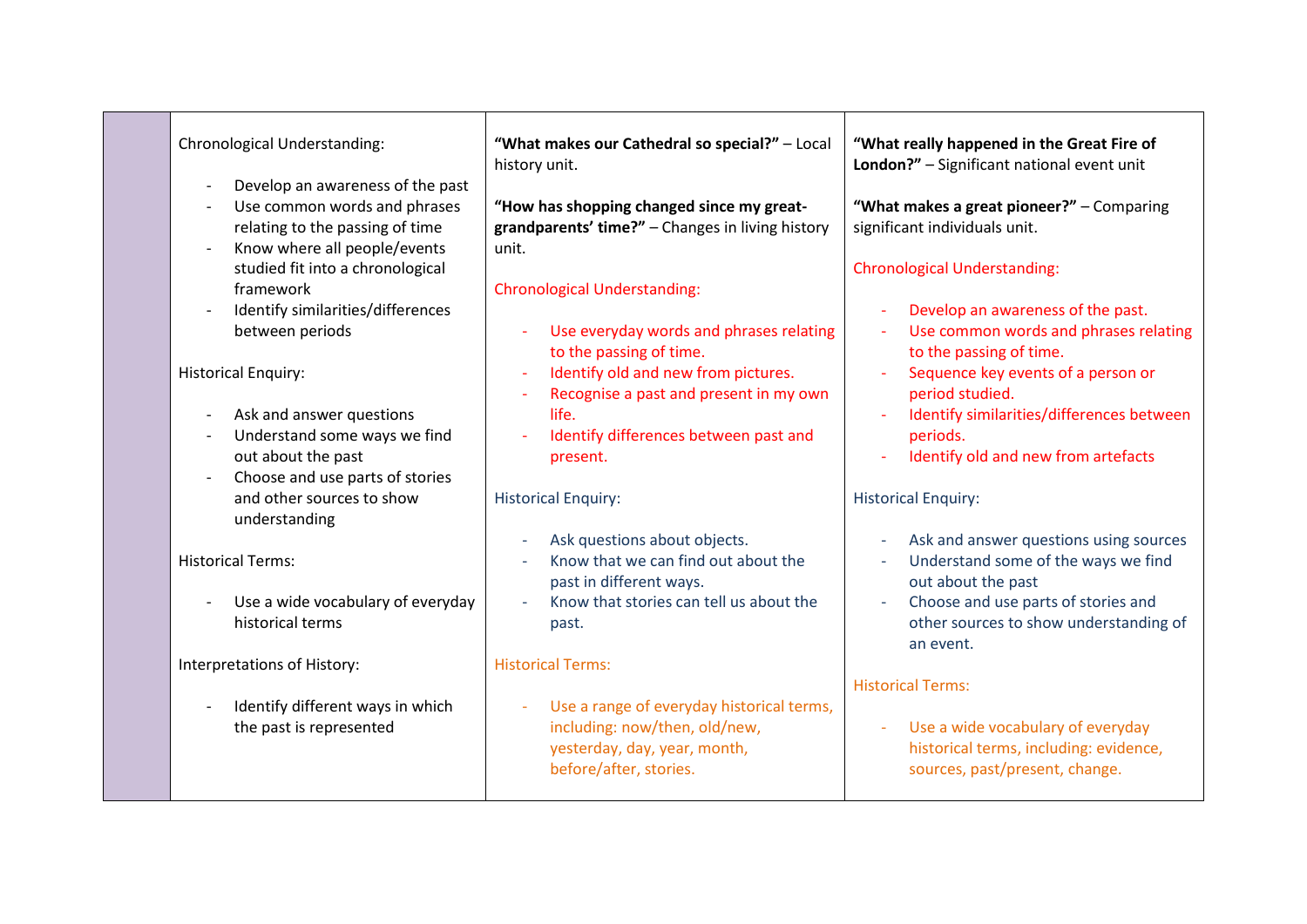|                 |                                      | Interpretations of History:                                   |                        | <b>Interpretations of History:</b>                    |                        |
|-----------------|--------------------------------------|---------------------------------------------------------------|------------------------|-------------------------------------------------------|------------------------|
|                 |                                      | Know that different people might tell<br>stories differently. |                        | Identify different ways in which the past<br>is told. |                        |
| KS <sub>2</sub> |                                      | Year <sub>3</sub>                                             | Year 4                 | Year 5                                                | Year 6                 |
|                 | <b>Chronological Understanding:</b>  |                                                               |                        |                                                       |                        |
|                 |                                      | "How advanced were                                            | "How 'dark' were the   | "How vicious were the                                 | "What does the 'West'  |
|                 | Continue to develop                  | the Ancient                                                   | 'Dark Ages'?" - Anglo- | Vikings?" - Anglo-                                    | owe to the 'East'?" -  |
|                 | chronologically secure knowledge     | Egyptians?" - Early                                           | Saxon settlement unit. | Saxon and Viking                                      | Early Islamic          |
|                 | of history.                          | civilisations unit.                                           |                        | conflict unit.                                        | Civilisation unit.     |
|                 | Establish clear narratives within    |                                                               | "What did the Ancient  |                                                       |                        |
|                 | and across periods studied.          | "How did the Romans                                           | Greeks do for us?" -   | "How much did life                                    | "When was the best     |
|                 | Note connections, contrasts and      | change Durovernum                                             | Achievements of the    | change between the                                    | time to be a student?" |
|                 | trends over time                     | Cantiacorum?" -                                               | <b>Ancient Greek</b>   | Stone Age and the                                     | - Key theme beyond     |
|                 |                                      | Roman Britain and                                             | civilisation unit.     | Iron Age?" - Stone Age                                | 1066 unit.             |
|                 | <b>Historical Enquiry:</b>           | Local History unit.                                           |                        | to Iron Age unit.                                     |                        |
|                 |                                      |                                                               | Chronological          |                                                       | Chronological          |
|                 | Regularly address and sometimes      | Chronological                                                 | Understanding:         | Chronological                                         | Understanding:         |
|                 | devise historically valid questions. | Understanding:                                                |                        | Understanding:                                        |                        |
|                 | Understand how knowledge of the      |                                                               | Use a timeline         |                                                       | Begin to scale         |
|                 | past is constructed from a range of  | Use a timeline                                                | including BC           | Begin to use                                          | more                   |
|                 | sources.                             | with dates                                                    | and AD to              | scaling when                                          | accurately             |
|                 | Construct informed responses by      | including AD or                                               | place events           | constructing a                                        | when                   |
|                 | selecting and organising relevant    | BC.                                                           | and periods            | timeline.                                             | constructing a         |
|                 | historical information               | Use dates to                                                  | <b>Know some</b>       | Identify                                              | timeline.              |
|                 |                                      | describe some                                                 | similarities and       | changes across                                        | <b>Note</b><br>$\sim$  |
|                 | <b>Historical Terms:</b>             | events.                                                       | differences            | periods of time                                       | connection,            |
|                 |                                      | Understand                                                    | within a time          | <b>Begin to</b>                                       | contrasts and          |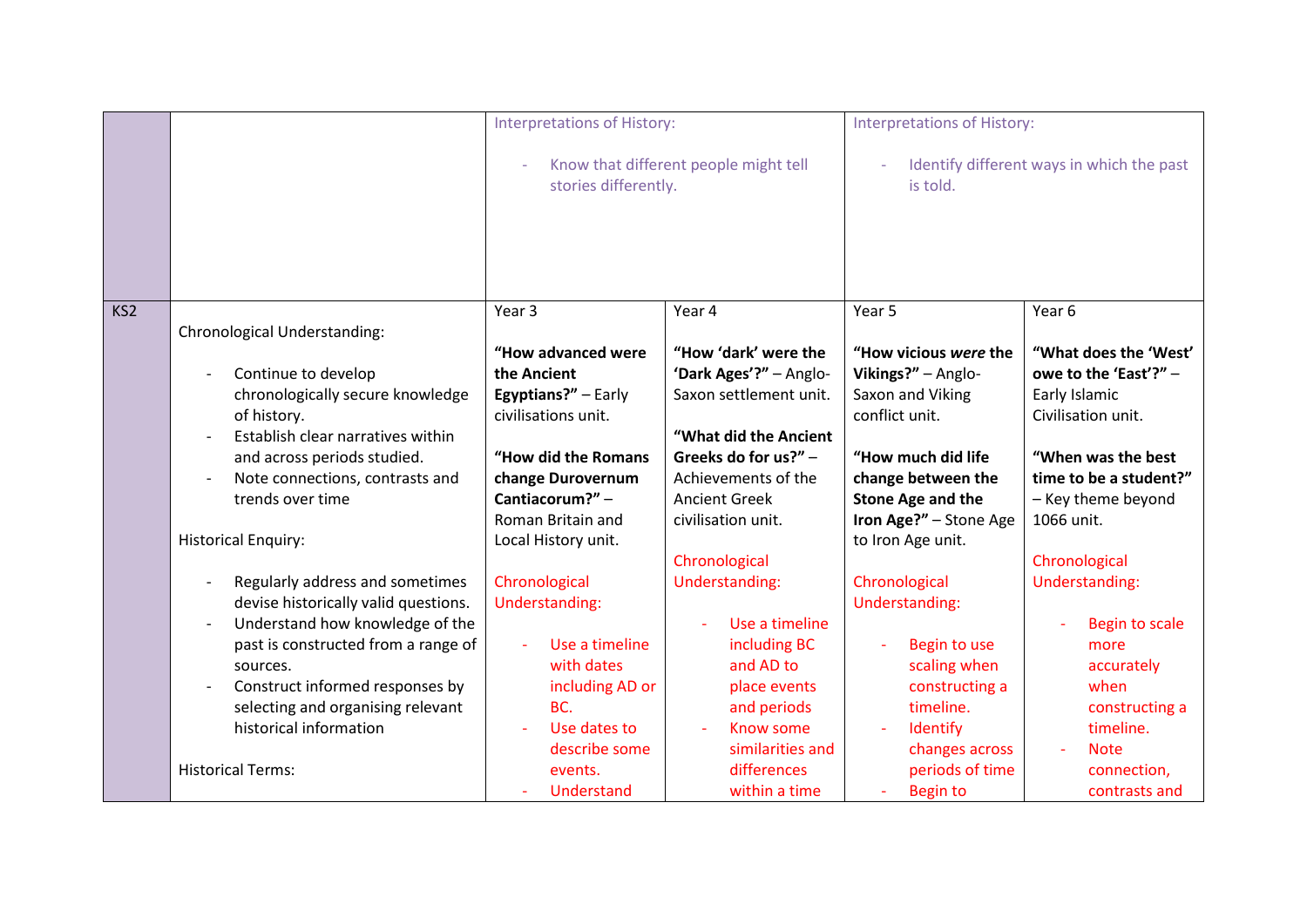| Develop the appropriate use of     | the concept of             | period (e.g. the                           | identify cause             | trends over                               |
|------------------------------------|----------------------------|--------------------------------------------|----------------------------|-------------------------------------------|
| historical terms.                  | decades and                | lives of rich                              | and effect in              | time                                      |
|                                    | centuries.                 |                                            |                            |                                           |
|                                    |                            | and poor, male                             | change.<br>Describe the    |                                           |
| Interpretations of History:        |                            | and female)                                |                            | <b>Historical Enquiry:</b>                |
|                                    | <b>Historical Enquiry:</b> | <b>Give reasons</b>                        | main changes               | <b>Devise</b><br>$\overline{\phantom{0}}$ |
| Understand that different versions |                            | for change.                                | in a period of             | historically                              |
| of the past may exist, giving some | Understand                 |                                            | history.                   | valid questions                           |
| reasons for this.                  | that some                  | <b>Historical Enquiry:</b>                 |                            | Understand                                |
|                                    | things from                |                                            | <b>Historical Enquiry:</b> | the role of                               |
|                                    | the past affect            | Infer what                                 |                            | opinion and                               |
|                                    | life today.                | objects/structu                            | Adapt ideas                | propaganda                                |
|                                    | Suggest what               | res in the past                            | and viewpoints             | Form<br>$\overline{\phantom{a}}$          |
|                                    | objects from               | were used for.                             | as new                     | arguments                                 |
|                                    | the past were              | Distinguish                                | information                | based upon a                              |
|                                    | used for.                  | between                                    | arises.                    | range of                                  |
|                                    | Begin to<br>÷,             | reliable and                               | <b>Explain and</b>         | sources                                   |
|                                    | understand                 | unreliable                                 | justify my own             |                                           |
|                                    | why people in              | sources.                                   | point of view              | <b>Historical Terms:</b>                  |
|                                    | the past acted             | Identify the                               | using                      | Use a range of                            |
|                                    | as they did.               | most useful                                | evidence.                  | historical                                |
|                                    | Represent                  | source for a                               |                            | terms,                                    |
|                                    | aspects of the             | particular task.                           | <b>Historical Terms:</b>   | including:                                |
|                                    | past through               | Describe how                               | Use a range of             | social,                                   |
|                                    | role-play                  | some things                                | historical                 | economic,                                 |
|                                    |                            |                                            |                            |                                           |
|                                    |                            | from the past                              | terms,                     | philosophy,                               |
|                                    | <b>Historical Terms:</b>   | affect life                                | including:                 | continuity,                               |
|                                    |                            | today.                                     | millennium,                | propaganda                                |
|                                    | Use a range of             |                                            | significant(-ce),          |                                           |
|                                    | historical                 | <b>Historical Terms:</b>                   | empire, bias               | Interpretations of                        |
|                                    | terms,                     | Use a range of<br>$\overline{\phantom{a}}$ |                            | History:                                  |
|                                    | including:                 | historical                                 | Interpretations of         |                                           |
|                                    | AD/BC,                     | terms                                      | History:                   | Speculate how                             |
|                                    | primary/secon              | including:                                 |                            | present events                            |